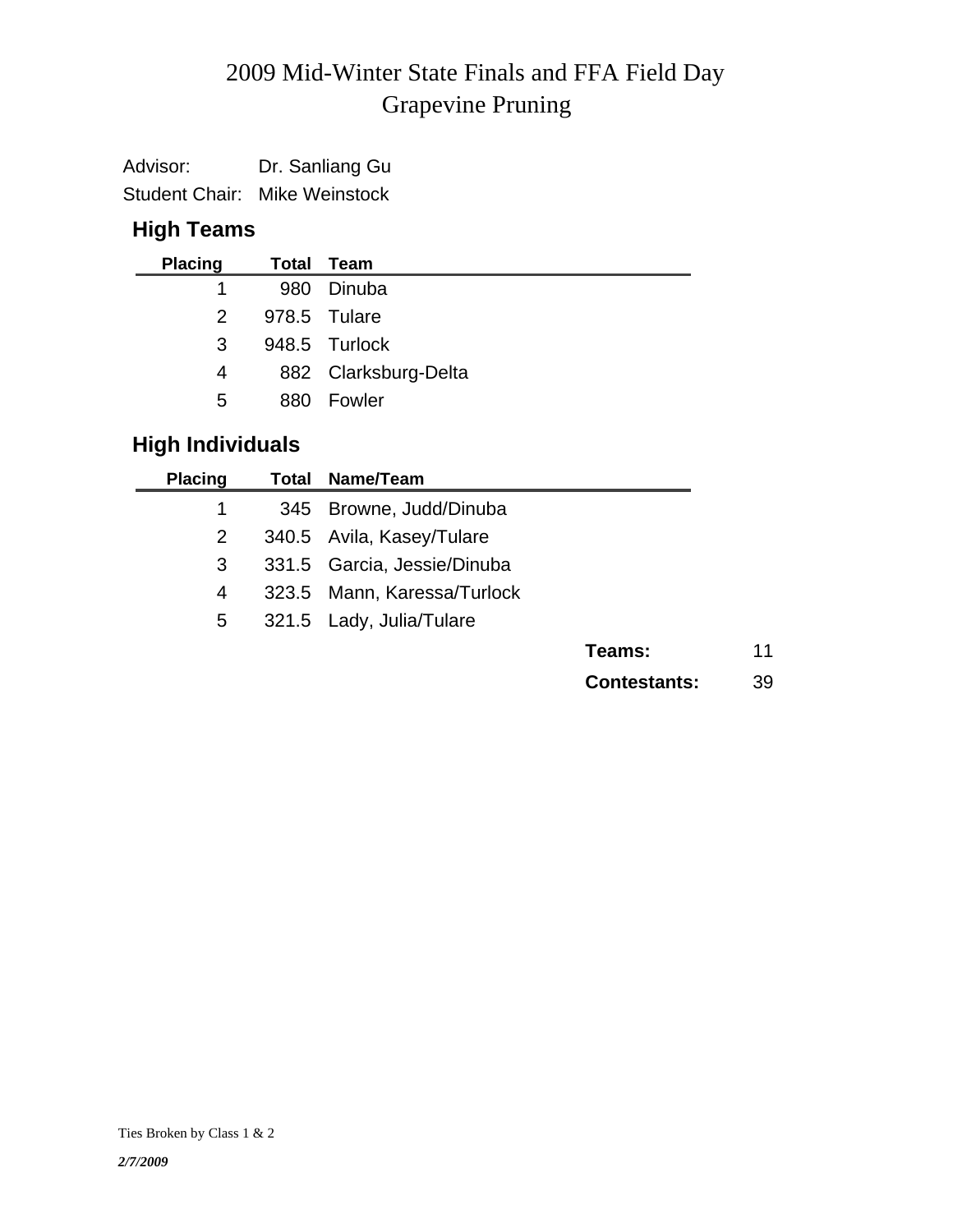## 2009 Mid-Winter State Finals and FFA Field Day Grapevine Pruning

| Advisor:          | Dr. Sanliang Gu |                  |                         | Teams:       |                             |  |
|-------------------|-----------------|------------------|-------------------------|--------------|-----------------------------|--|
| Student Chair:    | Mike Weinstock  |                  |                         | Contestants: |                             |  |
| <b>High Teams</b> |                 |                  | <b>High Individuals</b> |              |                             |  |
| <b>Placing</b>    | Total           | Team             | <b>Placing</b>          | Total        | Name/Team                   |  |
|                   | 980             | Dinuba           | 1                       | 345          | Browne, Judd/Dinuba         |  |
| $\overline{2}$    | 978.5           | Tulare           | 2                       |              | 340.5 Avila, Kasey/Tulare   |  |
| 3                 | 948.5           | Turlock          | 3                       |              | 331.5 Garcia, Jessie/Dinuba |  |
| 4                 | 882             | Clarksburg-Delta | 4                       | 323.5        | Mann, Karessa/Turlock       |  |
| 5                 | 880             | Fowler           | 5                       | 321.5        | Lady, Julia/Tulare          |  |
|                   |                 |                  |                         |              |                             |  |

### **Sub Contest High Teams Sub Contest High Individuals**

| <b>Sub Contest Placing Team</b> |   |                  | <b>Score</b> |                       |    | Sub Contest Placing Name/Team    | <b>Score</b> |
|---------------------------------|---|------------------|--------------|-----------------------|----|----------------------------------|--------------|
| Spur Ruby Cabern                |   | Dinuba           | 250          | Spur Ruby Cabern      | 1. | Browne, Judd/Dinuba              | 95           |
|                                 | 2 | Lodi-Tokay       | 243          |                       | 2  | Faria, Tony/Lodi-Tokay           | 95           |
|                                 | 3 | Clarksburg-Delta | 229          |                       | 3  | Egleston, Steven/Reedley         | 88           |
|                                 | 4 | Turlock          | 221          |                       | 4  | Whitmer, Crystal/Lodi-Tokay      | 85           |
|                                 | 5 | Fowler           | 208          |                       | 5  | Garcia, Jessie/Dinuba            | 85           |
| <b>Flame Seedless</b>           |   | Dinuba           | 292          | <b>Flame Seedless</b> | 1  | Lady, Julia/Tulare               | 100          |
|                                 | 2 | Turlock          | 292          |                       | 2  | Azevedo, AJ/Turlock              | 100          |
|                                 | 3 | Winters          | 281          |                       | 3  | Ramos, Jared/Winters             | 100          |
|                                 | 4 | Tulare           | 265          |                       | 4  | Lopez-segura, Horacio/St. Helena | 99           |
|                                 | 5 | St. Helena       | 264          |                       | 5  | Vela, James/Dinuba               | 99           |
| Cane Thompson                   |   | Tulare           | 254          | Cane Thompson         | 1  | Azevedo, AJ/Turlock              | 93           |
|                                 | 2 | Clarksburg-Delta | 248          |                       | 2  | Lady, Jami/Tulare                | 92           |
|                                 | 3 | Dinuba           | 243          |                       | 3  | Whitmer, Crystal/Lodi-Tokay      | 92           |
|                                 | 4 | Turlock          | 243          |                       | 4  | Browne, Judd/Dinuba              | 91           |
|                                 | 5 | Fowler           | 236          |                       | 5  | Garcia, Jessie/Dinuba            | 90           |
| Exam                            | 1 | Tulare           | 258          | Exam                  | 1  | Avila, Kasey/Tulare              | 88           |
|                                 | 2 | St. Helena       | 198          |                       | 2  | Lady, Jami/Tulare                | 88           |
|                                 | 3 | Dinuba           | 195          |                       | 3  | Lopez-segura, Horacio/St. Helena | 85           |
|                                 | 4 | Turlock          | 192          |                       | 4  | Lady, Julia/Tulare               | 82           |
|                                 | 5 | Winters          | 182          |                       | 5  | Meuter, Colard/St. Helena        | 75           |

Ties Broken by Class 1 & 2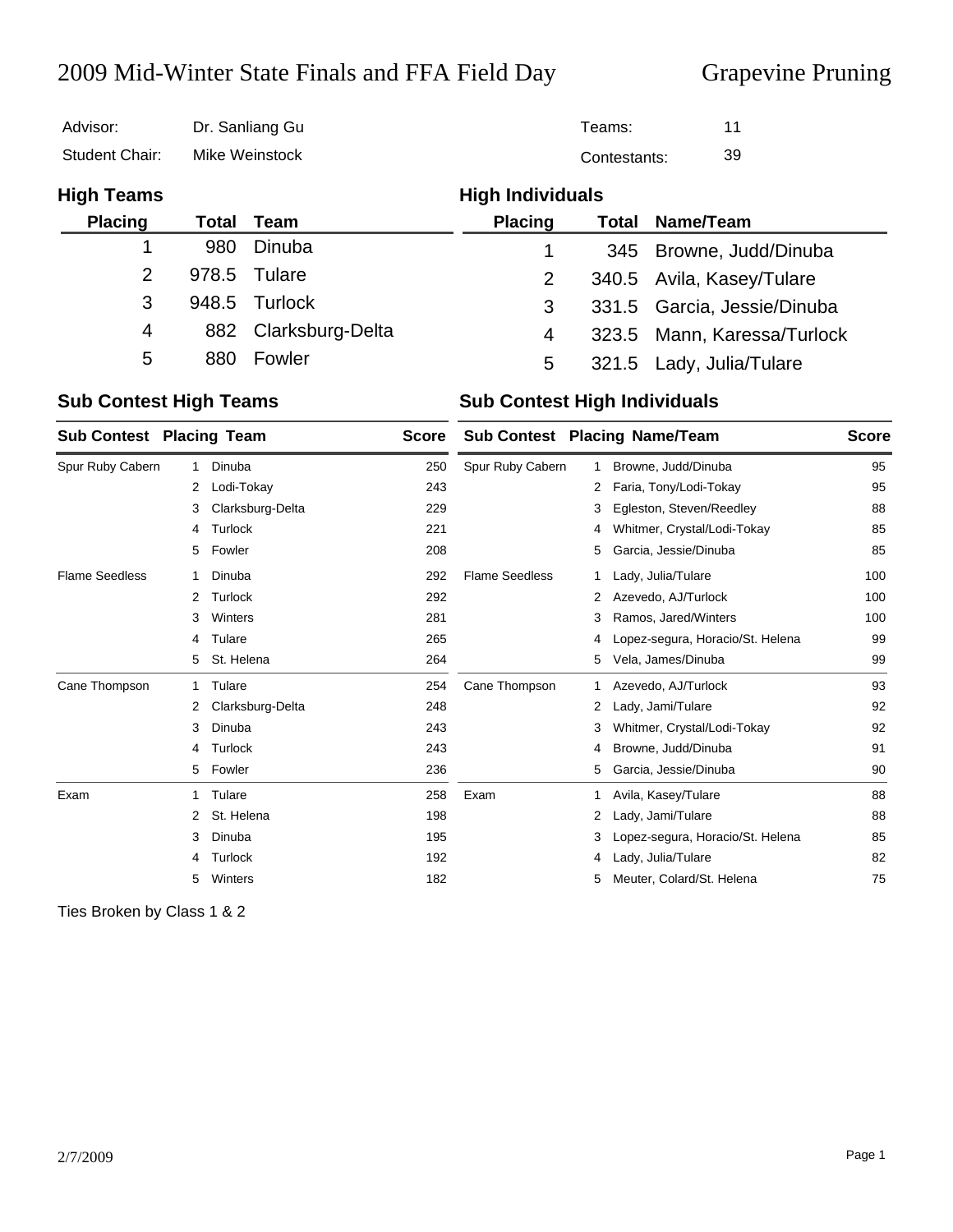|                             | <b>Individual Results</b> |                       |                                 |      |     |            |                         |
|-----------------------------|---------------------------|-----------------------|---------------------------------|------|-----|------------|-------------------------|
|                             | Spur Prune Ruby Cabernet  | <b>Flame Seedless</b> | Cane Prune Thompson<br>Seedless | Exam | Tie | Total      | Place                   |
| <b>Clarksburg-Delta</b>     |                           |                       |                                 |      |     | 882        | $\overline{4}$          |
| Landberg, Sean              | 72                        | 80                    | 85                              | 57.5 |     | 58 294.5 * | 19                      |
| Montzingo, Tim              | 77                        | 90                    | 75                              | 42.5 | 42  | 284.5 *    | 22                      |
| Morgan, Clayton             | 60                        | 85                    | 86                              | 45   | 45  | 276        | 26                      |
| Neves, Cameron              | 80                        | 85                    | 88                              | 50   | 50  | $303 *$    | 13                      |
| <b>Dinuba</b>               |                           |                       |                                 |      |     | 980        | $\overline{1}$          |
| Browne, Judd                | 95                        | 94                    | 91                              | 65   | 65  | 345 *      | $\mathbf{1}$            |
| Garcia, Jessie              | 85                        | 99                    | 90                              | 57.5 | 58  | 331.5 *    | 3                       |
| Langley, Kara               | 77                        | 91                    | 71                              | 60   | 60  | 299        | 15                      |
| Vela, James                 | 70                        | 99                    | 62                              | 72.5 |     | 72 303.5 * | 12                      |
| <b>Fowler</b>               |                           |                       |                                 |      |     | 880        | $\overline{5}$          |
| Ellis, Nikki                | 80                        | 80                    | 88                              | 47.5 | 48  | 295.5 *    | 18                      |
| Hansen, Amy                 | 71                        | 79                    | 70                              | 60   | 60  | 280        | 25                      |
| Heady, Nichole              | 58                        | 88                    | 65                              | 72.5 |     | 72 283.5 * | 24                      |
| Mejia, Devin                | 70                        | 88                    | 83                              | 60   | 60  | $301 *$    | 14                      |
| <b>Fresno- Central West</b> |                           |                       |                                 |      |     | 741.5      | 11                      |
| Leal, Alissa                | 58                        | 79                    | 63                              | 35   | 35  | 235 *      | 37                      |
| Perez, Jeremiah             | 60                        | 90                    | 68                              | 35   | 35  | 253 *      | 34                      |
| Ramos, Gregory              | 70                        | 95                    | 51                              | 37.5 |     | 38 253.5 * | 33                      |
| <b>Healdsburg</b>           |                           |                       |                                 |      |     | 812.5      | $\overline{\mathbf{a}}$ |
| Enzinauer, Shelbi           | 68                        | 89                    | 73                              | 45   | 45  | 275        | 27                      |
|                             |                           |                       |                                 |      |     |            |                         |

### 2009 Mid-Winter State Finals and FFA Field Day **Grapevine Pruning** Crapevine Pruning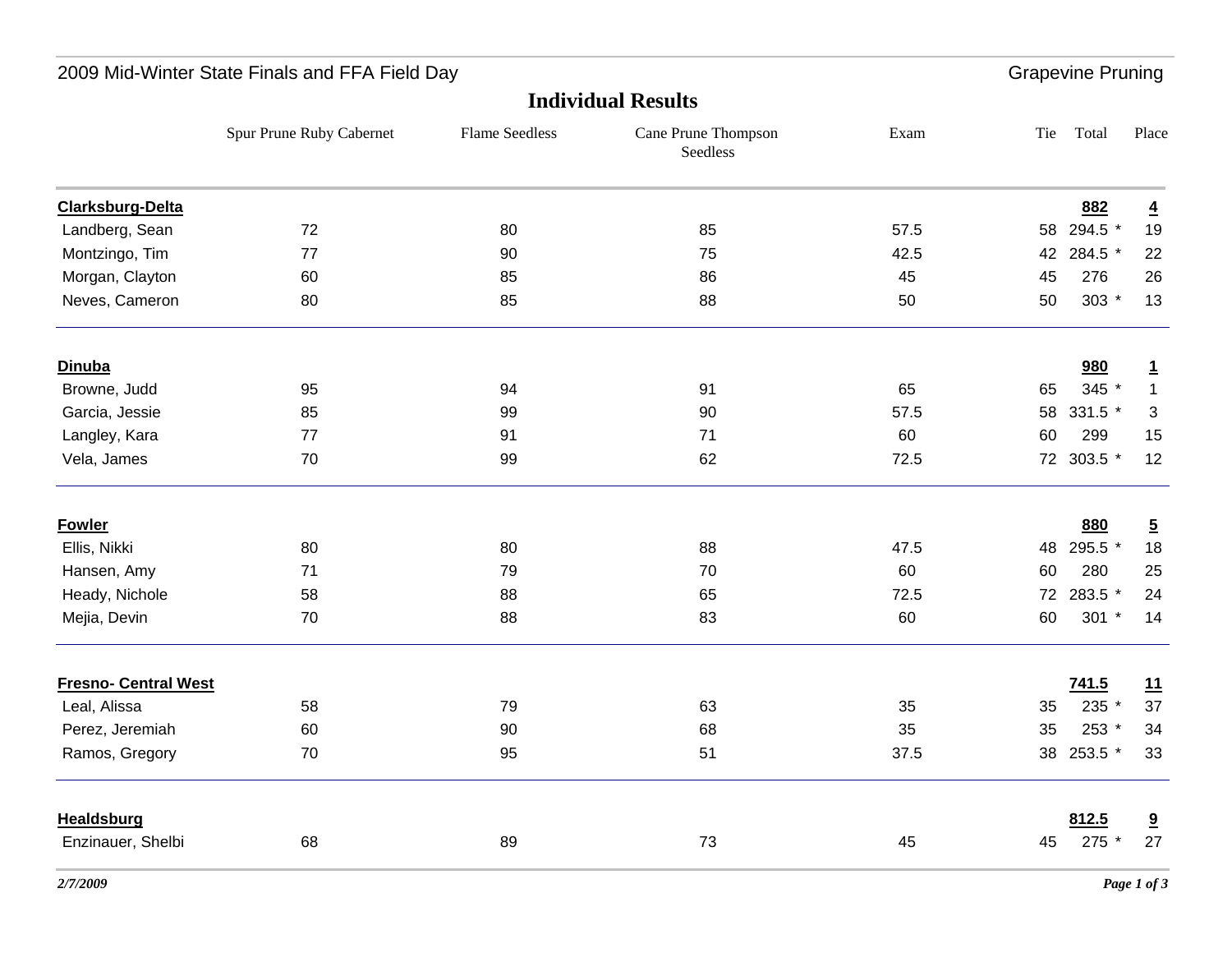|                     | <b>Individual Results</b> |                       |                                 |      |     |            |                 |
|---------------------|---------------------------|-----------------------|---------------------------------|------|-----|------------|-----------------|
|                     | Spur Prune Ruby Cabernet  | <b>Flame Seedless</b> | Cane Prune Thompson<br>Seedless | Exam | Tie | Total      | Place           |
| LaFranchi, Rachel   | 70                        | 65                    | 60                              | 57.5 |     | 58 252.5 * | 35              |
| Sciarra, Kayla      | 60                        | 89                    | 71                              | 65   | 65  | 285 *      | 20              |
| Lodi-Tokay          |                           |                       |                                 |      |     | 856.5      | $\mathbf{Z}$    |
| Faria, Tony         | 95                        | 90                    | 69                              | 30   | 30  | 284 *      | 23              |
| Lind, Jackie        | 63                        | 82                    | 58                              | 60   | 60  | 263 *      | 31              |
| Whitmer, Crystal    | 85                        | 70                    | 92                              | 62.5 |     | 62 309.5 * | 10              |
| <b>Reedley</b>      |                           |                       |                                 |      |     | 811.5      | <u>10</u>       |
| Anhelm, Kaitlyn     | 63                        | 70                    | 69                              | 65   | 65  | 267 *      | 29              |
| Cervantes, Briana   | 42                        | 88                    | 71                              | 45   | 45  | 246 *      | 36              |
| Egleston, Steven    | 88                        | 92                    | 71                              | 47.5 | 48  | 298.5 *    | 16              |
| St. Helena          |                           |                       |                                 |      |     | 858.5      | $\underline{6}$ |
| Fernandez, Raul     | 60                        | 69                    | 59                              | 37.5 | 38  | 225.5 *    | 38              |
| Lopez-segura, Horac | 60                        | 99                    | 70                              | 85   | 85  | $314 *$    | 9               |
| Meuter, Colard      | 70                        | 96                    | 78                              | 75   | 75  | $319 *$    | $\overline{7}$  |
| Myers, Mathew       | 50                        | 53                    | 50                              | 67.5 | 68  | 220.5      | 39              |
| <b>Tulare</b>       |                           |                       |                                 |      |     | 978.5      | $\overline{2}$  |
| Avila, Kasey        | 75                        | 93                    | 85                              | 87.5 |     | 88 340.5 * | $\overline{2}$  |
| Lady, Jami          | 65                        | 72                    | 92                              | 87.5 |     | 88 316.5 * | 8               |
| Lady, Julia         | 62                        | 100                   | 77                              | 82.5 |     | 82 321.5 * | $\overline{5}$  |
| <b>Turlock</b>      |                           |                       |                                 |      |     | 948.5      | 3               |

2009 Mid-Winter State Finals and FFA Field Day **Grapevine Pruning** Crapevine Pruning